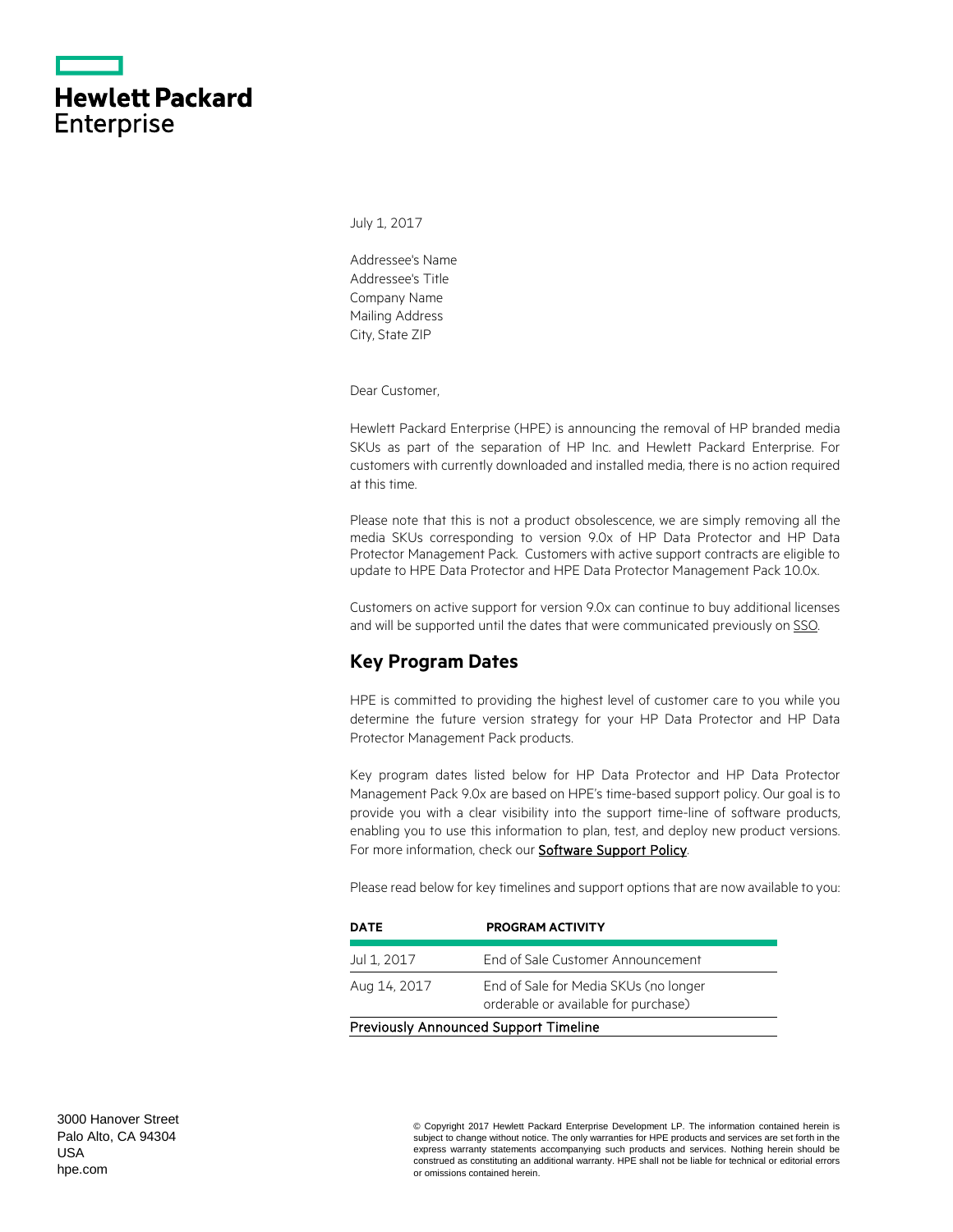|                   | <b>Hewlett Packard</b> |
|-------------------|------------------------|
| <b>Enterprise</b> |                        |

| Jun 30, 2018 | End of Committed Support for HP Data<br>Protector 9 Ox                                                |
|--------------|-------------------------------------------------------------------------------------------------------|
| Jun 30, 2020 | End of Extended Support for HP Data<br>Protector 9 Ox                                                 |
| Jun 30, 2024 | End of Self-Help Support with Rights to New<br>Versions for HP Data Protector 9.0x                    |
| Dec 31, 2017 | End of Committed Support for HP Data<br>Protector Management Pack 9.0x                                |
| Dec 31, 2019 | End of Extended Support for HP Data<br>Protector Management Pack 9.0x                                 |
| Dec 31, 2023 | End of Self-Help Support with Rights to New<br>Versions for HP Data Protector Management<br>Pack 9.0x |

Please refer to Appendix A for definition of terms for product obsolescence and Appendix B for the list of affected HP Data Protector and HP Data Protector Management Pack product numbers.

# **More Information**

Should you have any questions about this end of availability communication, or for assistance in understanding the options available to you, please contact your local HPE sales representative or HPE business partner. When providing information, please include your name, country, phone number, company name, product number and your HPE service agreement identifier or HPE system handle.

In addition, for technical assistance and information, please visit Software Support Online: [hpe.com/software/support](http://www.hpe.com/software/support) 

HPE once again wishes to thank you for choosing HP Data Protector and HP Data Protector Management Pack. We appreciate your business and look forward to continuing to serve your business needs in the future.

Sincerely, Hewlett Packard Enterprise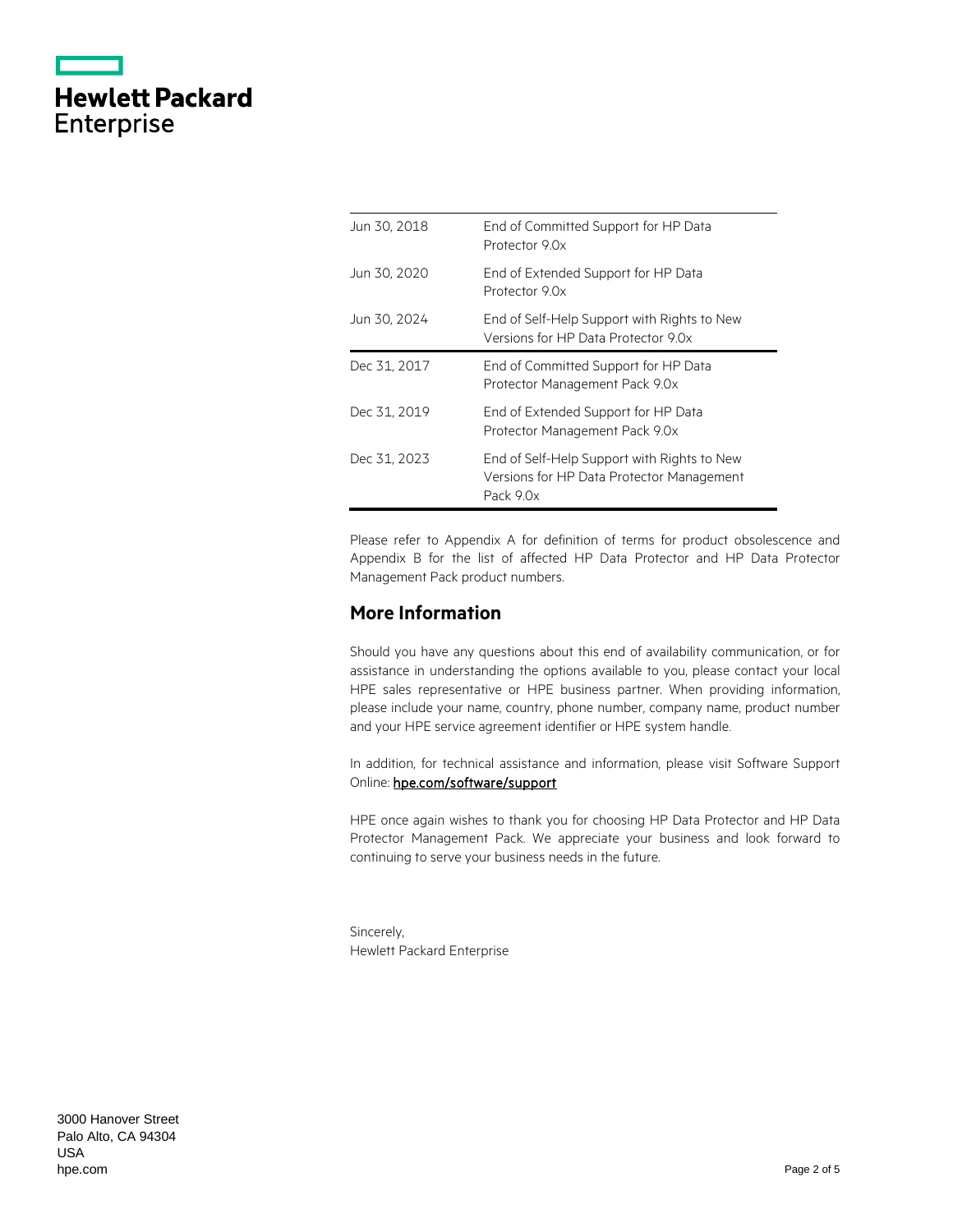|                   | <b>Hewlett Packard</b> |
|-------------------|------------------------|
| <b>Enterprise</b> |                        |

# **Appendix A: Definitions**

This product version obsolescence is covered by version 5 of our Release & Support policy. Definitions of terms are provided by the product version obsolescence guidelines documented at

### [hpe.com/software/support-lifecycle](https://www.hpe.com/software/support-lifecycle)

#### **Product Support**

Product Support is the reactive engagement of regional support resources (Support Center) and division support resources (Lab), in accordance with your purchased support plan, for the resolution of product defects, plus product enhancements for a specific product version. This includes investigation of newly reported defects and if appropriate, development of defect fixes and making these available for customers via patches. The HPE product teams (Lab) will review and either approve or deny requests for defect fixes and enhancements (including additional support for newlyreleased operating system versions).

While HPE investigates all problems and issues raised for products covered under Product Support, customers may be required to install the most current version or patches as part of the troubleshooting process.

Version Maturity may apply to specific versions of HPE products. Version Maturity means that, for a specific product version, no further enhancements or changes to functionality is planned, nor are any further platform refreshes planned in order to update that product version to support current or future operating systems, operating system versions or hardware platforms.

## **End of Committed Support Date**

End of Committed Support (EOCS) Date is the last date software maintenance, installation and configuration assistance, and other standard support services will be accepted for the specified product release (as specified by the version numbering). EOCS also means the last date Software Change Requests (SCRs) will be accepted for a specified Version of a Product. After the EOCS date, all SCRs will be planned for future versions, as applicable. Current patches for the version of the product reaching EOCS will remain available for electronic download for a reasonable period of time.

## **End of Extended Support Date**

Extended Support is provided for an additional 2 years after EOCS Date. Extended Support consists of web-based access to the online support Knowledge Base, which contains technical information for HPE products including white papers, existing patches and known problems for a specific product version.

Extended Support is limited to:

- Around the clock self-solve support
- Access to technical support engineers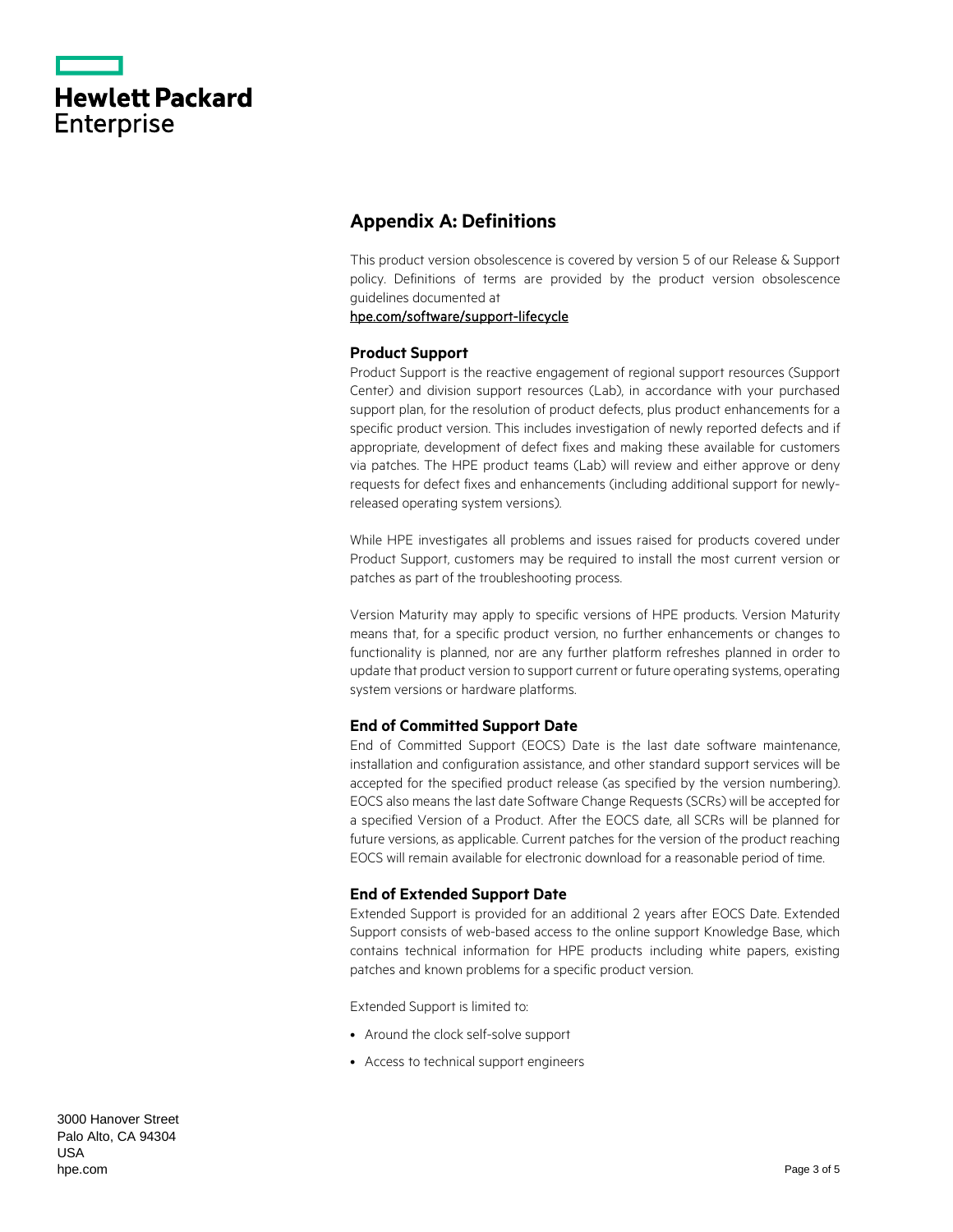|                   | <b>Hewlett Packard</b> |
|-------------------|------------------------|
| <b>Enterprise</b> |                        |

Access to existing patches and hot-fixes created while the product version was in Committed Support. No new enhancement requests, patches, fixes, document changes or platform certifications will be made for product versions in Extended Support.

#### **Self-Help Support with Rights to New Versions**

Self-Help Support with Rights to New Version is an integral component of all software support contracts. Self-Help Support with Rights to New Versions consists of webbased access to the online support Knowledge Base, which contains technical information for HPE products including white papers, existing patches and known problems for a specific product version. Upon the expiration of Extended Support for a product or product version, and for which a successor product or product version is commercially available, HPE offers a minimum of four (4) years of Self-Help Support with Rights to New Versions.

#### **Dependent Components and Third-Party Products**

In some instances support for specific HPE product(s) and/or version(s) may run longer than the support for underlying operating system(s), adjacent/integrated application(s) or version(s). In this event, it is HPE's intent to communicate with affected HPE product/product version customers in a timely manner. However, there are cases where HPE does not receive notification of the End-of-Support for these products (operating system(s) or adjacent/integrated application(s), or version(s)) in advance of the general public. In any case, should the underlying operating system(s), adjacent/integrated application(s) or version(s) become unsupported by its developer, support for the affected HPE product/product versions will immediately be limited to self-solve support available through Software Support Online, and Telephone Support associated with questions concerning a product's/product version's functionality and/or interoperability in line with the said product's/product version's original parameters/requirements at the time of release. Any product updates and/or fixes will be limited to those already available. No additional updates, patches or fixes will be engineered. Should said product/product version operate or integrate with other still supported, underlying operating system(s), adjacent/integrated application(s) or version(s), support for said product/product version on any remaining supported platform(s), supported adjacent/integrated application(s), or supported version(s) will continue unaffected, or through the planned End-of-Support date, if one has been announced.

# **Appendix B: Affected Product SKUs**

| <b>SKU</b> | <b>PRODUCT DESCRIPTION</b>                     |
|------------|------------------------------------------------|
|            | TD586EAE HP Data Protector 9.00 Eng SW E-Media |
| H7P26BAE   | HP DP Management Pk 9.00 Eng SW E-Media        |
| TD586EFE   | HP Data Prot 9.00 French SW E-Media            |
| TD586EJE   | HP Data Prot 9.00 Japanese SW E-Media          |